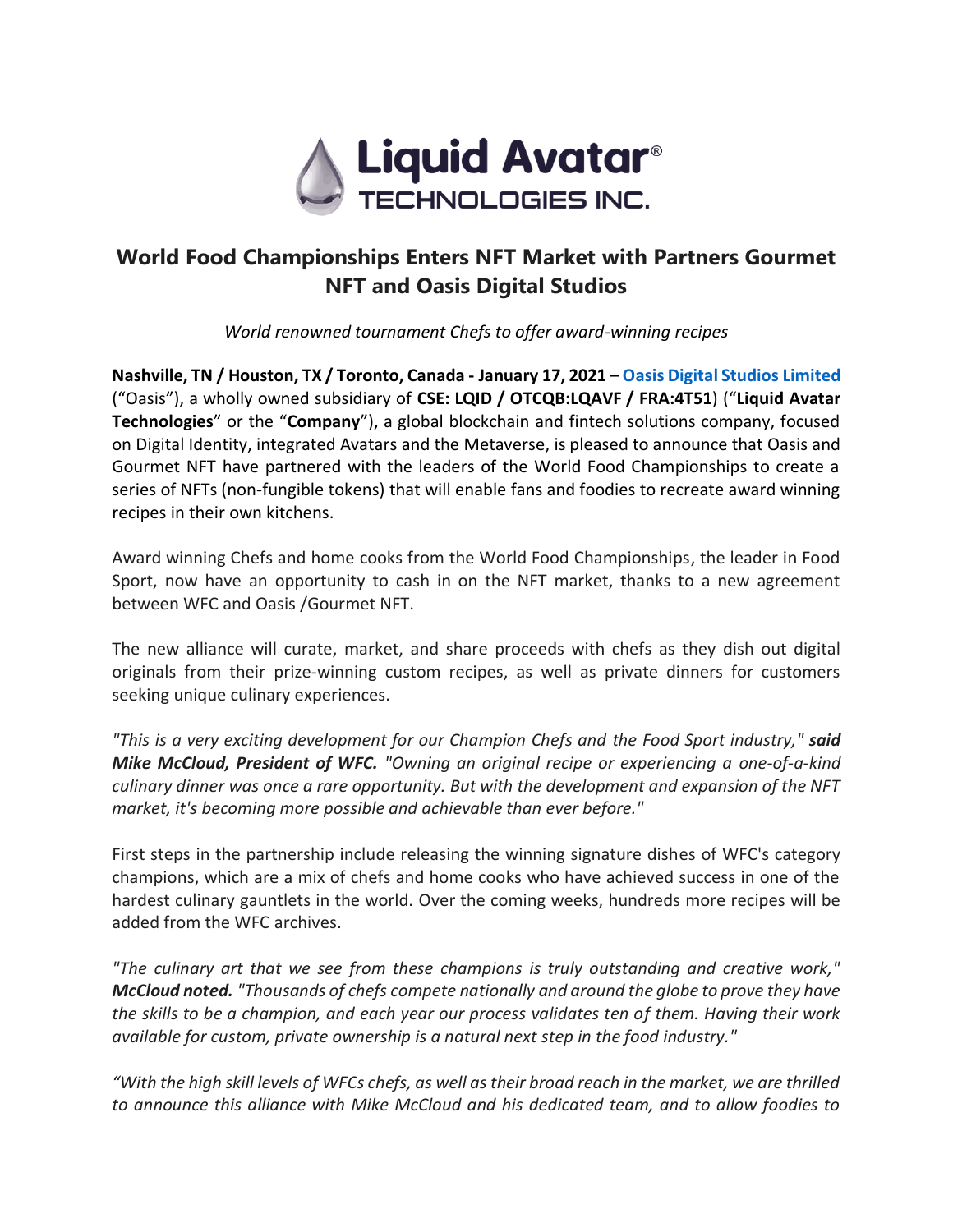*experience and share in the WFC family's secrets and successes," said Ruth McCartney cofounder of Gourmet NFT together with Houston Chef and owner of eculent restaurant, Chef David Skinner. Skinner has been dubbed the "Willy Wonka" of gastronomy and is a favorite of the Washington Post.*

More information on how award-winning chefs can participate directly in this opportunity will be released in the coming weeks.

## *For more information on Oasis Digital Studios, please [click here.](https://oasisdigitalstudios.com/)*

## **About World Food Championships – [https://worldfoodchampionships.com](https://worldfoodchampionships.com/)**

The World Food Championships (WFC) is the highest stakes food competition in the world. This multiday, live event culinary competition showcases some of the world's best cooks who compete for food, fame and fortune in 10 categories (Bacon, Barbecue, Burger, Chef, Dessert, Recipe, Sandwich, Seafood, Soup and Steak). In 2021, more than 300 culinary teams from 5 countries and 40 American states competed in WFC's Main Event. While contestants have to earn their way into WFC by winning a Golden Ticket at a previous competition, potential judges are welcome to take WFC's online certification course that explains the E.A.T. methodology. Certified judges then request and receive available seats at the next scheduled WFC event.

## **About GourmetNFT – [https://gourmetnft.com](https://www.gourmetnft.com/)**

The Gourmet NFT digital download store is an online destination for foodies, home cooks and culinary collectors to search, download and collect rare, archival, celebrity and hard-to-find recipes.

Users can search by various criteria to hone in on their desired recipes and by using a simple checkout system powered by Shopify, they can pay using credit cards (Fiat) or Crypto, and then set up a 2-click wallet to keep, organize and even trade their recipe cards on the open NFT market.

With the meteoric rise in popularity of Instagram Reels and TikToks featuring food, and the multi-million views in the category, Gourmet NFT delivers a way to download, own and cook along from these multimedia files. It is also a platform which allows cooks and followers to financially support their favorite Chefs and restaurants post-pandemic in a micro-payment manner.

#### **About Liquid Avatar Technologies Inc. – [www.liquidavatartechnologies.com](http://www.liquidavatartechnologies.com/)**

Liquid Avatar Technologies Inc. focuses on the verification, management and monetization of Self Sovereign Identity, empowering users to control and benefit from the use of their online identity.

The Liquid Avatar Mobile App, available in the Apple App Store and Google Play is a verified Self Sovereign Identity platform that empowers users to create high quality digital icons representing their online personas. These icons allow users to manage and control their digital identity and Verifiable Access and Identity Credentials, and to use Liquid Avatars to share public and permission based private data when they want and with whom they want.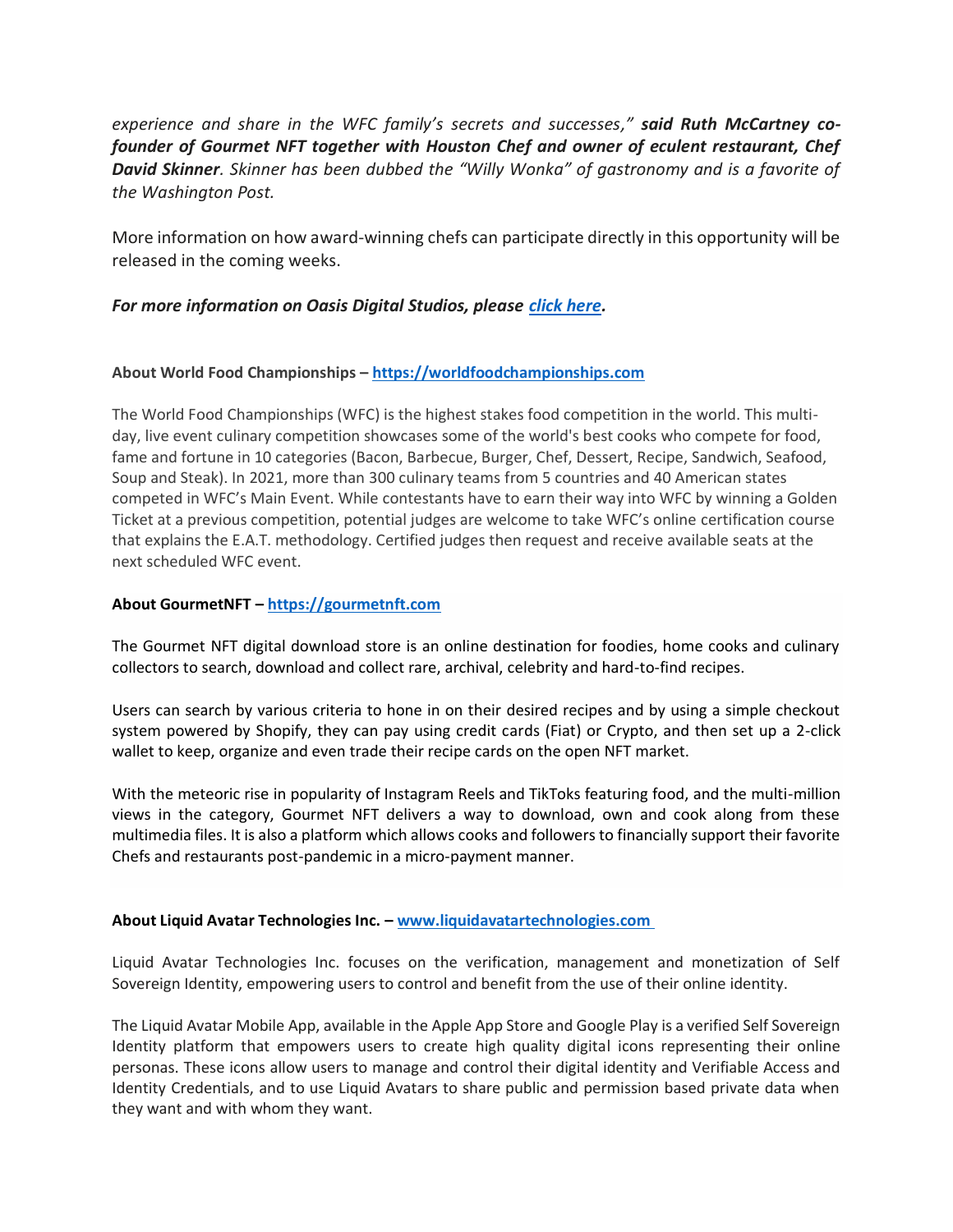The Liquid Avatar Verifiable Credentials Ecosystem (LAVCE) has been developed to support all participants in a digital credential ecosystem, including the Holder, Issuer and Verifier, using state-of-the-art blockchain and open standards technologies initially as a node on the Indicio Network. The Company is a voting and steering committee member of the Trust over IP Foundation, founding and steering committee member of Cardea, a Linux Foundation Public Health project, member of the Good Health Pass collaborative, DIACC, the Covid Credentials Initiative ("CCI"), The Linux Foundation and a founding member of the Lumedic Exchange.

The Company has a suite of early-stage revenue generating programs that support the Liquid Avatar Mobile App program, including KABN KASH, a cash back and reward program that has over 500 leading online merchants and is working to release its own branded network payment card.

The Company's subsidiary, [Oasis Digital Studios,](https://oasisdigitalstudios.com/) is a creative and development agency that supports a wide range of artists, talent, and enterprises with Non-Fungible Token (NFT) solutions and has acquired 50% of th[e Aftermath Islands](https://aftermathislands.com/) Metaverse program.

Liquid Avatar Technologies Inc. is publicly listed on the Canadian Securities Exchange (CSE) under the symbol "LQID" (CSE:LQID).

The Company also trades in the United States, on the OTCQB under the symbol "LQAVF" and in Frankfurt under the symbol "4T51".

If you have not already joined our mailing list and would like to receive updates on Liquid Avatar Technologies Inc., please [click here](https://hello.liquidavatar.com/liquid-avatar-updates) to join!

For more information, please visit [www.liquidavatartechnologies.com](http://www.liquidavatartechnologies.com/)

#### **For further information, please contact:**

David Lucatch Chief Executive Officer 647-725-7742 Ext. 701 [ir@liquidavatar.com](mailto:ir@liquidavatar.com)

**US and Canadian Media Contact**: Nicole Rodrigues NRPR Group [nicole@nrprgroup.com](mailto:nicole@nrprgroup.com) 

*The CSE has not reviewed and does not accept responsibility for the adequacy or accuracy of this release.*

*All websites referred to are expressly not incorporated by reference into this press release.*

#### **Forward-Looking Information and Statements**

This press release contains certain "forward-looking information" within the meaning of applicable Canadian securities legislation and may also contain statements that may constitute "forward-looking statements" within the meaning of the safe harbor provisions of the United States Private Securities Litigation Reform Act of 1995. Such forward-looking information and forward-looking statements are not